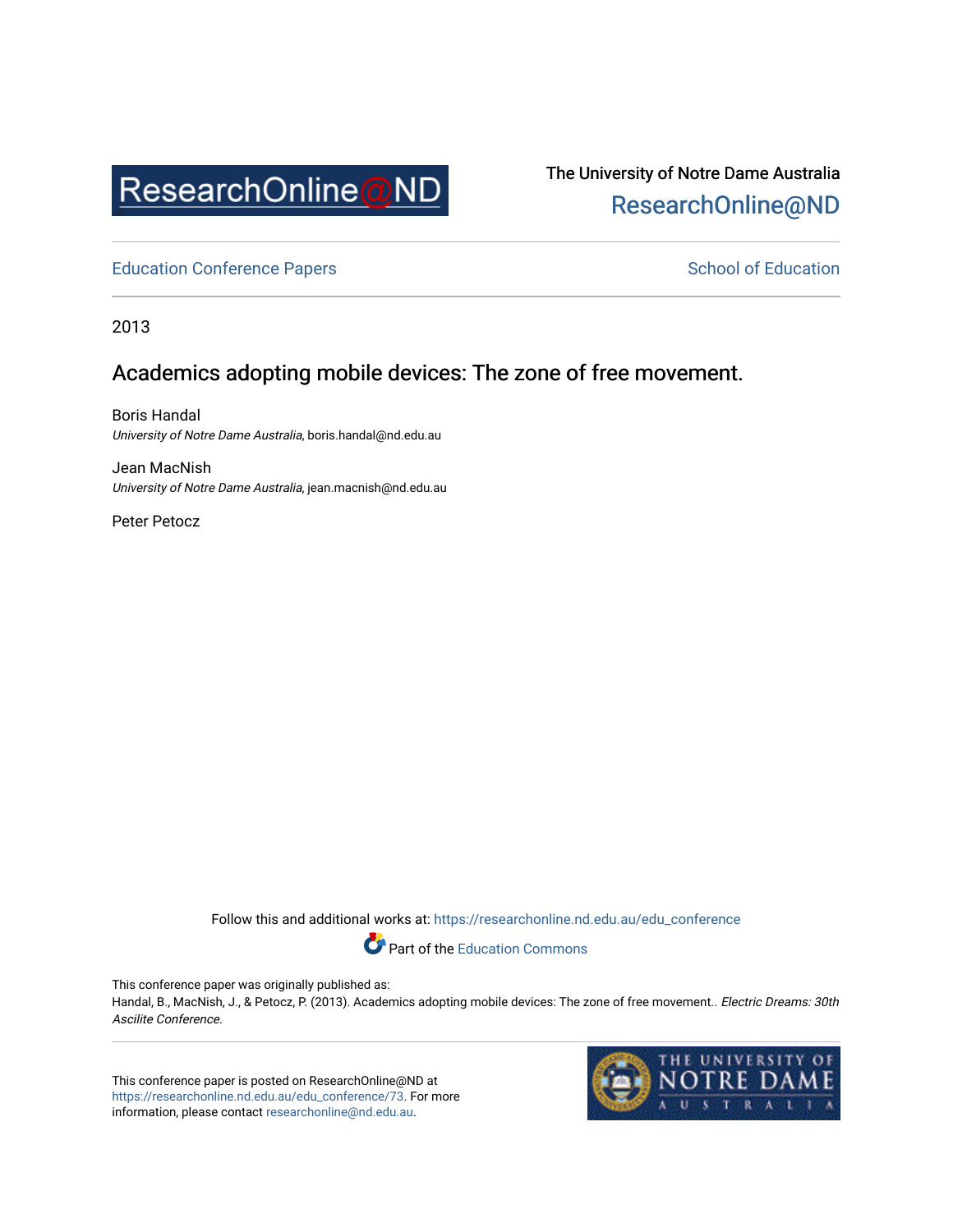

# **Academics adopting mobile devices: The zone of free movement**

**Boris Handal** The University of Notre Dame Australia **Jean MacNish** The University of Notre Dame Australia **Peter Petocz** Macquarie University

> This exploratory research characterised the degree of adoption of mobile learning (ML) devices among academic staff at an Australian university. It also sought to evaluate the impact of academics' perceptions about possibilities and constraints in the adoption of these technologies. A zone of free movement (ZFM) scale was developed and validated to quantify the magnitude and direction of those perceptions. Results showed that academic staff are characteristically at the third of the Russell's (1995) six developmental stages of technological adoption. Lack of time to integrate ML into courses, limited availability of mobile devices, little familiarity with the tools, as well as the perception that students cannot use them as a wordprocessor, act as inhibitors to the adoption of the technology. In turn, the perception that mobile tools enhance student-lecturer communication outside class was found to be a positive predictor of adoption.

Keywords: Mobile learning, academics, perception, adoption, implementation

## **Introduction**

Appraising academics' perceptions of the value of educational technologies is paramount to the success of any technological innovation in education. Several studies have found that among academics there are a number of counterproductive beliefs about electronic learning technologies that might hamper implementation (Handal, Groenlund & Gerzina, 2011; Moron-Garcıa, 2002; Newhouse, 1998; Niederhauser & Stoddart, 1994). It is crucial, then, to explore those perceptions and target them through professional development and other institutional implementation programs.

The implementation of mobile technologies for teaching and learning in higher education can be a complex institutional endeavour. Universities and academic staff are under constant pressure to embrace change as these new technologies increase their presence in course delivery. Rather than being a matter of choice, both experienced and novice academic educators are required to adopt these tools in their programmes (Mostakhdemin-Hosseini & Tuimala, 2005). This study articulates the relationship between related variables in tertiary environments and academics' opinions about the stages of ML adoption. It also proposes recommendations to make this adoption process smoother, and more thoughtful and systematic.

## **Literature Review**

Stages of Adoption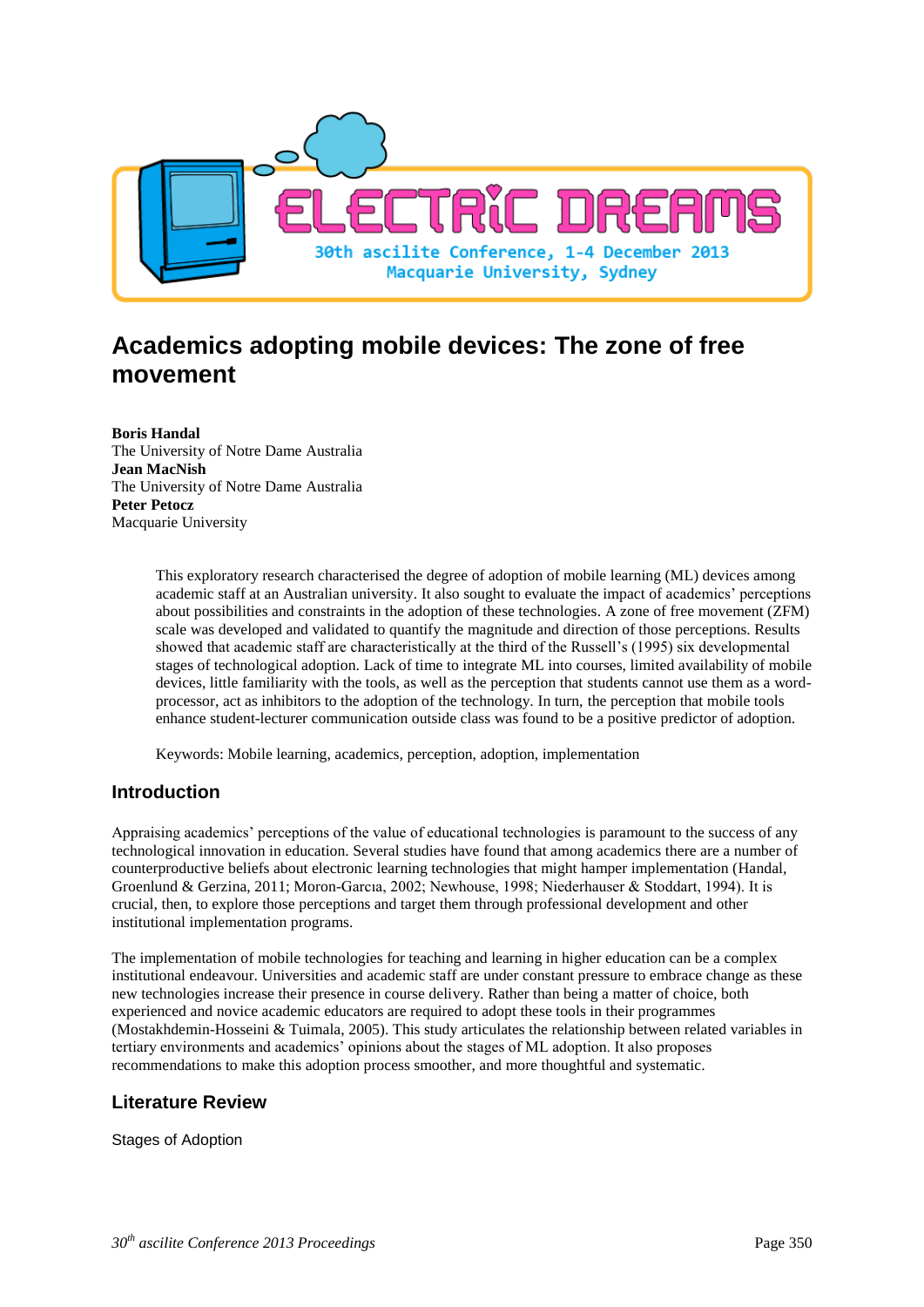Originally identified by Russell (1995) through qualitative research, the stages of adoption scale describes the phases that teachers pass through in order to embrace a learning technology. According to Russell, teachers go through these stages at their own rate of progress and might start at any phase according to their background and life experiences. The stages of adoption scale was adopted to represent the take-up of a learning technology in six developmental phases, namely, (a) awareness, (b) learning the process, (c) understanding and application of the process, (d) familiarity and confidence, (e) adaptation to other contexts, and (f) creative applications to new contexts. These six stages have been outlined in various formats according to the specific learning technology to be used (Christensen, 1997; Handal, Chinnappan & Herrington, 2004; Handal, Cavanagh, Wood & Petocz, 2011). In general, the scale can be represented as follows:

*Awareness: I am aware that the technology exists but have not used it - perhaps I'm even avoiding it. I am anxious about the prospect of using mobile devices.*

*Learning the process: I am currently trying to learn the basics. I sometimes lack confidence when using the technology.*

*Understanding and application of the process: I am beginning to understand the process of using this technology and can think of specific tasks in which it might be useful.*

*Familiarity and confidence: I am gaining a sense of confidence in using the technology for specific tasks. I am starting to feel comfortable using the technology.*

*Adaptation to other contexts: I think about this technology as a tool to help me and am no longer concerned about this technology. I can use it in many applications and as instructional aids.*

*Creative application to new contexts: I can apply what I know about this technology in teaching and learning. I am able to use it as an instructional tool and integrate it into the curriculum.*

#### Zone Theory

The adoption of a learning technology can be better understood in the context of the interface between the academic and his/her environment. In other words, research on embracing information and communication technologies (ICT) in education should focus on the interaction between an academic's knowledge and beliefs and the possibilities and constraints surrounding his/her professional environment. For Valsiner (1987, 1997) this learning working space is created by the synergies generated among three main zones, which he outlined as the zone of proximal development (ZPD), the zone of free movement (ZFM) and the zone of promoted action (ZPA).

ZPD was earlier conceptualised by Lev *Vygotsky (1978)* as the gap between a learner's present capabilities and the higher level of performance that could be achieved with appropriate assistance. *ZPD itself can be associated with a set of capabilities in the form of skills and knowledge embedded within the learner, allowing him/her to potentially perform at higher and increasing levels of achievement.* According to *Vygotsky:* 

The zone of proximal development defines functions that have not matured yet, but are in a process of maturing, that will mature tomorrow, that are currently in an embryonic state; these functions could be called the buds of development, the flowers of development, rather than the fruits of development, that is, what is only just maturing (*Vygotsky, 1935, pp. 33-52).*

*Applied to the field of learning technologies deployed by academics in higher education, ZPD refers to those capabilities endowing the academic to effectively deploy ICT to advance teaching and learning. It explains academics' ability to efficiently integrate pedagogy, technology and discipline content at various developmental stages of adoption to progressively enhance students' learning experiences.*

*Valsiner (1987, 1997) added that such dynamics are also influenced by facilitating and hindering factors operating within the same learning environment. In that vein, ZFM was outlined as the enclosed environment in which the individual interacts for teaching and learning purposes. ZFM represents both processes and structures that condition the circumstances in which teaching and learning are enacted. It also represents availability and access to hardware/software, technical support and infrastructure. ZFM includes students' characteristics, perceptions about the role of technology in education, and curriculum and assessment requirements. Furthermore, ZFM elements can be further characterised as a possibility or a constraint factor*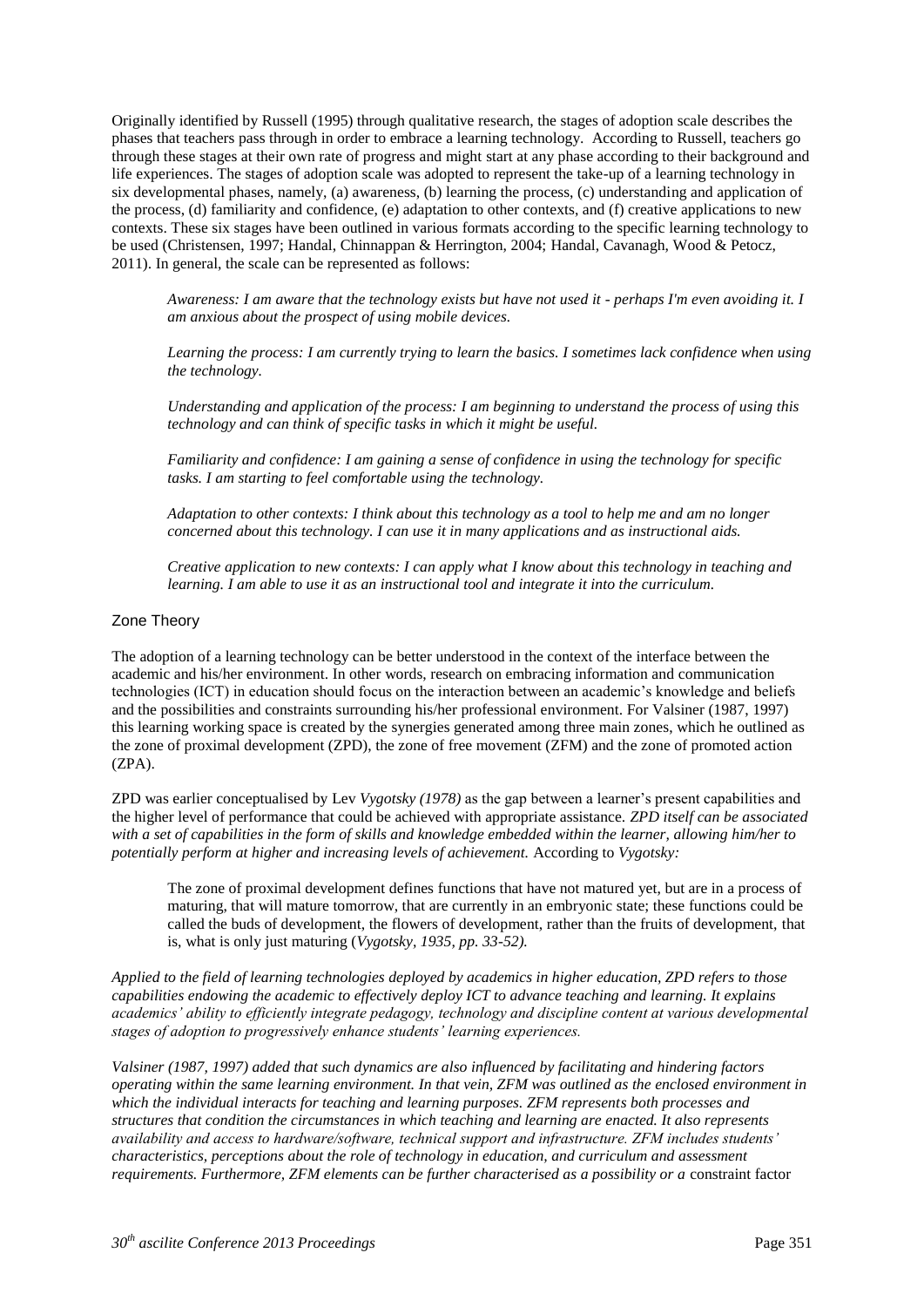delineating what can or cannot be done or achieved. For the purpose of this study, these elements have been additionally grouped into operational and pedagogical factors to distinguish their underlying role in the implementation of mobile learning.

*In turn, ZPA represented the opportunities for professional growth that the individual can access to advance his/her professional learning in order to achieve students' academic progress (Goos & Bennison, 2007). ZPA stands for those empowering factors aiming at skill development in ICT in education. It also includes*  participation opportunities in professional development, either external or internal to the university, and chances for collaboration and peer professional learning, including informal individual learning or assistance from colleagues. In general, ZPA corresponds to openings for becoming familiar with ICT and their pedagogies.

More importantly, zone theory permitted a theoretical framework where ZPD incorporates the social setting as another determinant of the learning experience. When associated with ZFM, ZPD works along two other dimensions: possibilities and constraints. *Such continuous advances can be affected by mediating variables either empowering or disempowering the personal espousal and institutional implementation process (Goos & Bennison, 2008).*

If effective teaching and learning is to happen then the ZPD must synchronise with the academic's opportunities for continuous progress (ZPA), as well as operating within a doable working space delineated by the ZFM. This study focused on the ZFM as perceived by academics in regard to possibilities and constraints related to using mobile devices in teaching and learning. It also looked at the interaction of those perceptions with their ML stages of adoption.

#### Mobile Learning

Mobile technologies have opened the way to a more seamless approach to teaching and learning. This is so not only for the ubiquity and portability of mobile devices such as tablets and smartphones (Sharples, Taylor & Vavoula, 2007) but also because of their capacity to act as teaching hubs both for the individual and a group. Mobile technologies allow users to use these appliances as multiple devices where various teaching tools can be simultaneously accessed (Wong, 2012). In fact, smartphones and tablets permit learners to integrate computational, productivity, simulation, exploration and information retrieval tools in a central hub (Handal, El-Khoury, Cavanagh & Campbell, 2013). Furthermore, learners and instructors are able to immerse themselves dynamically in their learning and teaching tasks and in the virtual world 'anywhere, anytime'. Opportunities for broader online interaction through conversations and quasi real-life scenarios make situatedness a singular characteristic of mobile technologies in the university educational environment (Hwang, Tsai & Yang, 2008). Teaching and learning have been thus extended beyond the university bricks-and-mortar surroundings, opening new academic vistas to tertiary education in the early 21<sup>st</sup> century. From the learners' perspective, students are bringing their own devices (BYOD) moving away from university proprietary software and hardware and becoming more independent in their digital choices (Wong, 2012).

For the purpose of this study, mobile devices are portable handheld devices providing computing, information storage and retrieval functionalities as well as multimedia and communication capabilities. Mobile devices are available in the market as smart phones (also known as "mobiles") or tablets.

# **Research Questions**

There is evidence of a number of differential effects, traditionally examined in research on the adoption of educational technology among educators, such as gender, employment status, regular access to mobile devices and technology ownership (Handal, Cavanagh, Wood, & Petocz, 2011).These factors, and others such as academics' perceptions of their zone of free movement (ZFM) when adopting mobile technology in teaching and learning, have not yet been explored in-depth in the context of mobile technology in tertiary environments.

The following research questions were adopted in the present study:

- i. At which stage of adoption of mobile learning technology do academic staff perceive themselves?
- ii. What are the ZFM features when adopting mobile learning, as perceived by academics?
- iii. How does
	- a. gender
	- b. employment
	- c. regular access to a smart phone or a tablet
	- d. mobile tablets owned by a school/faculty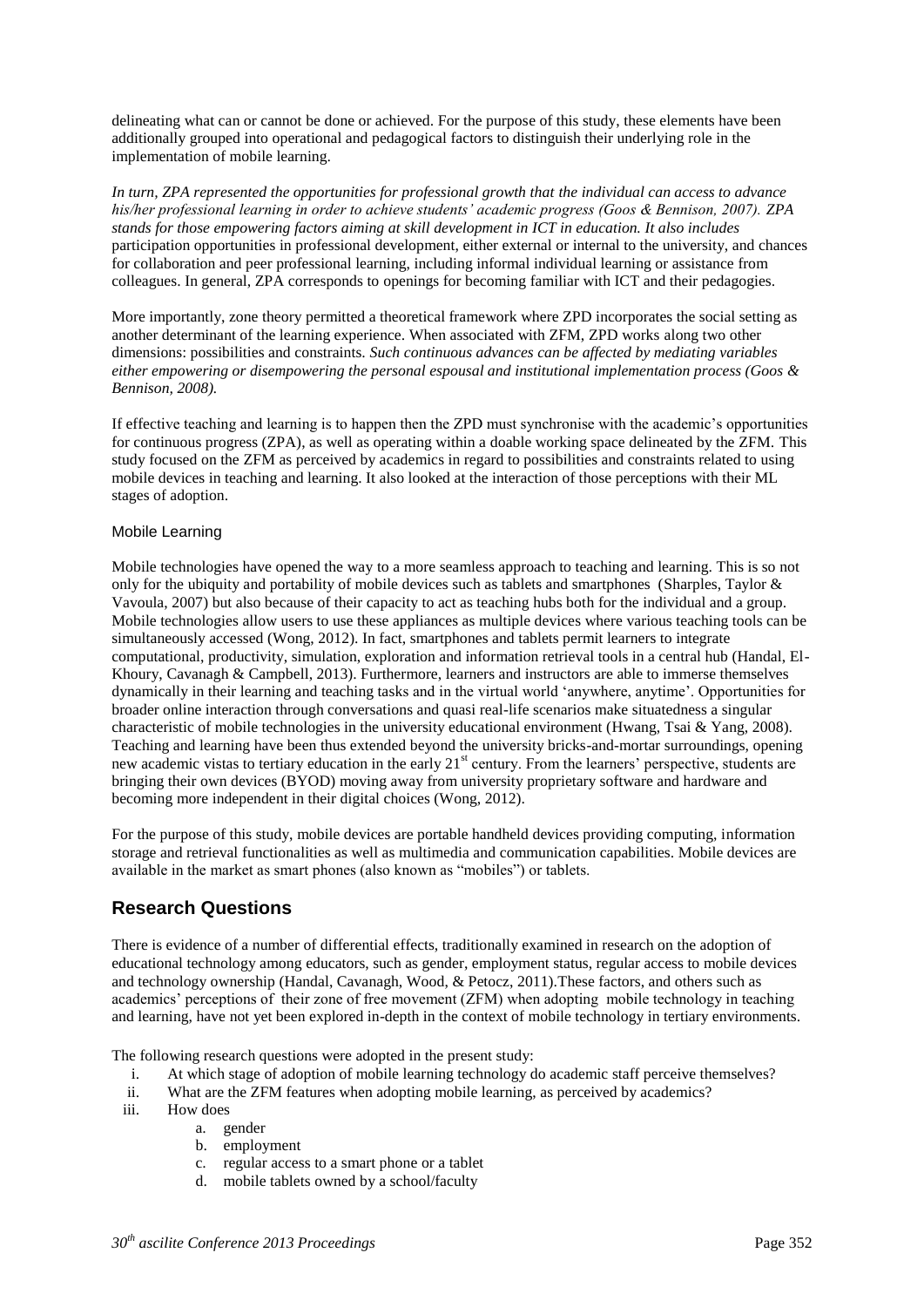impact on ML stages of adoption?

iv. Which ZFM aspects influence stages of adoption of mobile technology?

## **Methodology**

#### **Subjects**

Subjects for this study were academic staff from an Australian university comprising nine schools. Staff were invited to participate in an online survey through an email providing a dedicated link, followed later by a reminder email. The survey remained online for three weeks.

#### Instrument

A ZFM scale was designed to measure educators' stages of adoption and attitudes towards mobile learning technologies (Tables 1, 2, 3 and 4). Stage of adoption of mobile learning was determined through an adaptation of Russell's scale (1995) outlined in the Teachers' Attitudes toward Information Technology Questionnaire (TAT) version 2.0. The TAT modified version includes a number of explanatory and response variables for further statistical analysis (Handal et al., 2011).

The explanatory variables for this study were associated with the ZFM in mobile learning in higher education. A scale of thirty-two ZFM items was designed which included 16 ML possibilities and 16 ML constraints. In turn, each of these two groups was subdivided into 7 pedagogical (teaching and learning) and 9 operational (technical) categories. The items were created by the researchers or adapted from previous questionnaires appraising students' and academics' perceptions on ML (Al-Fahad, 2009; Bradley & Holley, 2010; Handal, Groenlund & Gerzina, 2011; Goos & Bennison, 2007, 2008; Hamza Hussein & Bassam Nassuora, 2011; Khwaileh & Al-Jarrah, 2010; MacCallum & Jeffrey, 2009; Oliver, 2005; Yang, 2012). The items, displayed with their arithmetic means in tables 1-4, are indicative of the major ML possibilities and constraints identified in the literature.

The dependent variable was teachers' stage of adoption. To further explore the impact of those thirty-two items on stage of adoption, other demographic and environmental variables were included such as gender, UNDA school/campus, employment status, regular access to mobile devices and mobile technology available. Responses to the open-ended items of the questionnaire explain the instructional, curricular and organisational contexts of the mobile learning implementation process and are discussed elsewhere (Handal, MacNish & Petocz, in press).

## **Data Analysis**

#### Response Rate

The final response rate was  $17\%$  (N = 177). While there is no definite answer as to an appropriate response rate for online surveys (Nulty, 2008) it is noteworthy that despite its apparent low rate the internal reliability coefficient resulted in an acceptable and moderately high alpha of 0.707. Similarly, the subsequent principal component analysis proved the structural worth of the ZFM scale by identifying two distinctive factors. Likewise, the gender participation ratio was almost balanced, 43% and 57% for females and males respectively. A similar balance was achieved for employment status where 48% and 52% of the respondents were part and full time, respectively. The above figures add consistency to the sample and strengthen the results. The percentage of female academics and full-time academic staff was about 51% and 26%, respectively.

#### Descriptive Statistics

Scores were used to compare responses to individual ZFM scale items. All responses were coded in a 3-point Likert scale: *agree*, *undecided* and *disagree*. In general, scores less than 2.0 were examined on a continuum ranging through *low* to *slightly below average* while scores greater than 2.0 represented a continuum ranging from *slightly above average* to *high*. A score of 2.0 would indicate an orientation that lies midway in a particular opinion. The item stem was: *In my opinion, mobile devices present the following capabilities and constraints in teaching and learning …*

Respondents tended to agree with all nine statements related to operational constraints, as shown in Table 1. The statement with the highest mean score of 2.87 was "Sometimes the connectivity is poor in some areas" (OC7)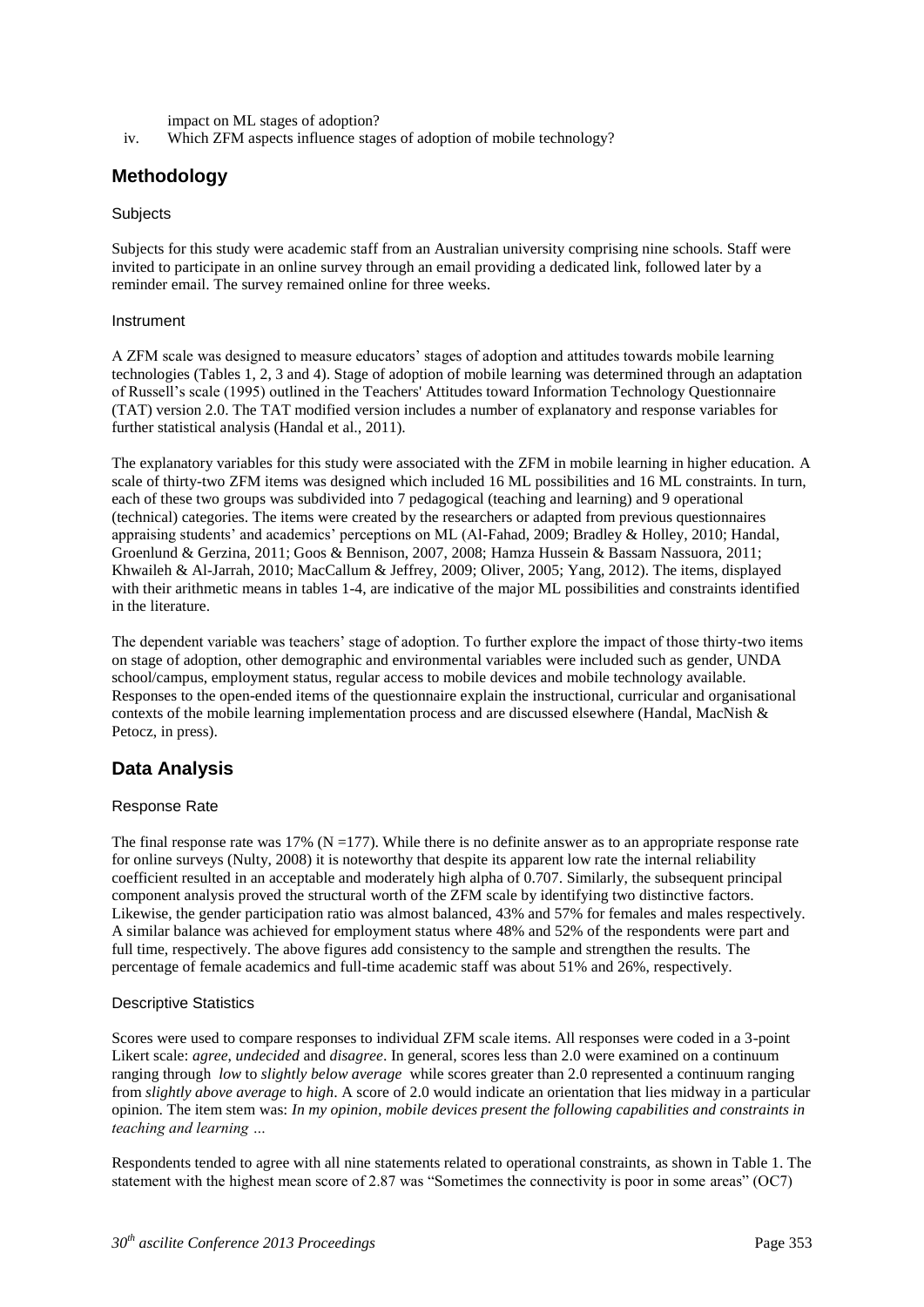with a standard deviation (SD) of 0.37, indicating a fairly strong and coherent agreement. The OC7 variable was followed by "Not all students or lecturers have mobile devices or are not in the habit of using them" with a mean score of 2.68 and an SD of 0.63. This indicates that devices are not generally being used for teaching and learning, and are not yet embedded into the fabric of the university. A critical mass might be needed to get pedagogical value for mobile technologies. The primary operational constraints therefore are perceived lack of connectivity and perhaps related to this the tendency of staff and students not to use their mobile devices.

| Variable        | Operational constraints                                                                                         | Mean | SD    |
|-----------------|-----------------------------------------------------------------------------------------------------------------|------|-------|
| OC7             | Sometimes the connectivity is poor in some areas                                                                | 2.87 | 0.373 |
| OC <sub>8</sub> | Not all students or lecturers have mobile devices or are not in the habit of using<br>them                      | 2.68 | 0.627 |
| OC <sub>9</sub> | Have restrictions on screen size and resolution                                                                 | 2.52 | 0.674 |
| OC <sub>5</sub> | Internet connection outside the University and home network can be expensive<br>-lack of wifi in many locations | 2.46 | 0.767 |
| OC <sub>4</sub> | In a fast moving market mobile products can be out of date very quickly                                         | 2.32 | 0.747 |
| OC <sub>3</sub> | Do not offer the same interface richness/immersiveness compared to a<br>laptop/desktop                          | 2.18 | 0.768 |
| OC1             | Apps do not work across main mobile platforms                                                                   | 2.11 | 0.655 |
| OC <sub>2</sub> | Data storage capacity is limited                                                                                | 2.07 | 0.786 |
| OC <sub>6</sub> | Lack of a mouse and a keyboard makes usability difficult                                                        | 1.83 | 0.842 |

**Table 1: Operational constraints (OC)**

There was general agreement with the statements in relation to pedagogical constraints (see Table 2 below). The variable with the highest mean score of 2.58 highlighted the need for teachers to have more pedagogical support on how to integrate mobile learning. Further, there was high agreement with the statements about special curriculum tasks being required to support the use of mobile devices (PC3) and the lack of time to integrate mobile learning (PC7), both with mean scores of 2.46. Variable PC1, concern that the students will cheat using mobile devices, with a mean score of 2.06, had the highest standard deviation of the survey at 0.87 suggesting a wider range of opinions. It is noteworthy that while the mean scores for operational constraints varied from 1.83 to 2.87 the mean scores for pedagogical constraints ranged from 1.92 to 2.58, on the three-point scale. These results suggest that respondents were overall more concerned with operational constraints than pedagogical constraints.

#### **Table 2: Pedagogical constraints (PC)**

| Variable        | Pedagogical constraints                                                    | Mean | <i>SD</i>         |
|-----------------|----------------------------------------------------------------------------|------|-------------------|
| PC <sub>6</sub> | There are not many formal opportunities to learn about mobile learning     | 2.58 | 0.659             |
| PC3             | Special curriculum tasks to support the use of mobile devices are required |      | 2.46 0.713        |
| PC7             | Lack of time to integrate mobile learning into my course                   |      | $2.46 \mid 0.744$ |
| PC <sub>4</sub> | Students do not adequately know how to use them for their learning         |      | $2.32 \mid 0.727$ |
| PC5             | Students will be distracted in class                                       |      | $2.31 \mid 0.781$ |
| PC1             | Concerned that students will cheat using mobile devices                    | 2.06 | 0.867             |
| PC <sub>2</sub> | Reduce lecturer student personal contact                                   |      | $1.92 \mid 0.835$ |

There was high agreement with the statements in relation to operational possibilities (see Table 3 below). Many staff members felt that mobile devices would make the operational life of both lecturers and students easier; for example, carrying of digital curriculum related files (mean 2.82), studying in times and locations that suited individuals (mean 2.81), accessing online resources (mean 2.79), personal study notes (mean 2.68) and organising tasks (mean 2.67). Overall, the respondents perceived operational possibilities in mobile technologies for users, both lecturers and students.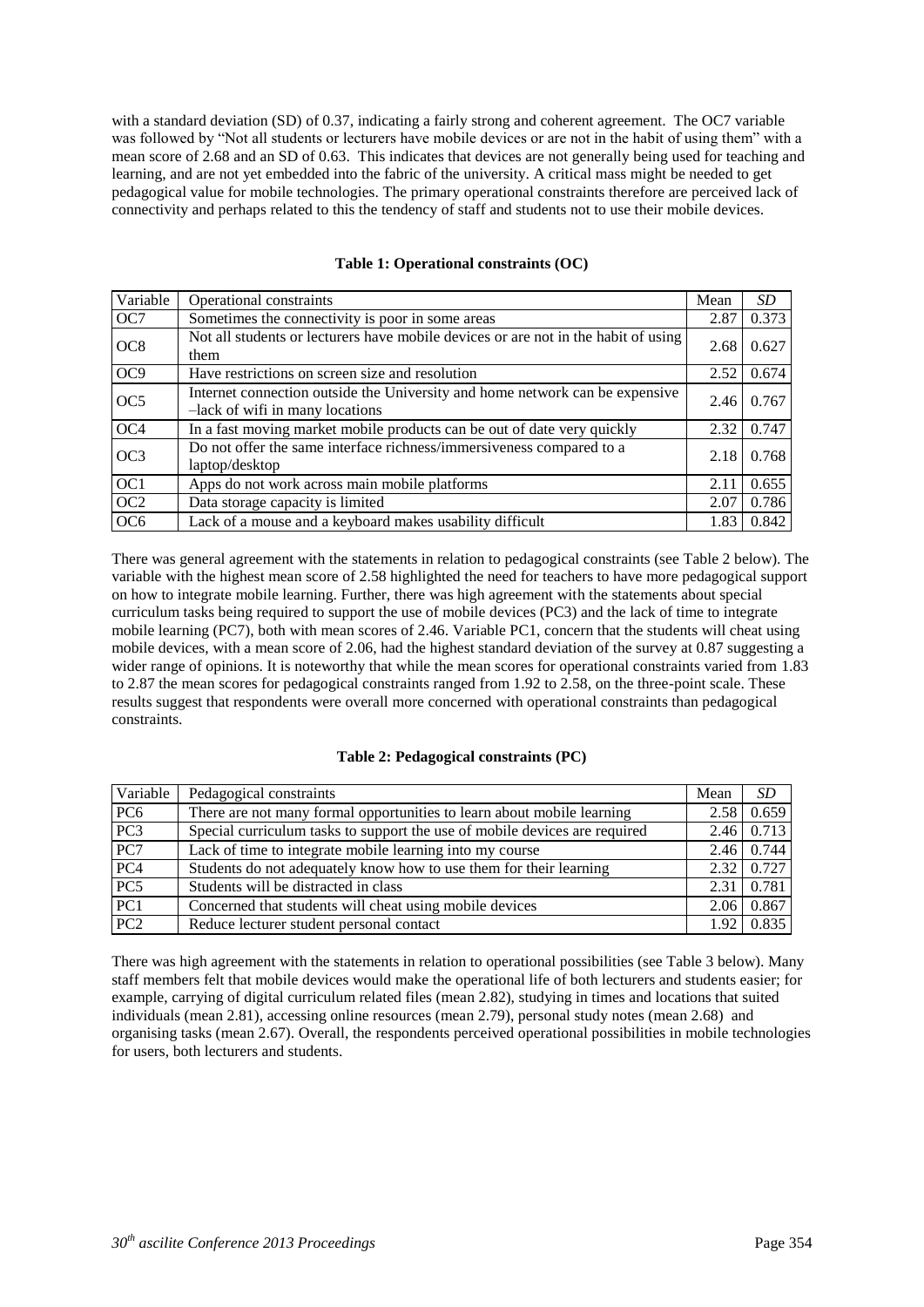| Variable        | Operational possibilities                                                                                                                      | Mean | SD    |
|-----------------|------------------------------------------------------------------------------------------------------------------------------------------------|------|-------|
| OP <sub>1</sub> | Allow easy physical carrying of digital curriculum-related files (e.g., PDF,<br>Word, PowerPoint, course notes)                                | 2.82 | 0.480 |
| OP <sub>2</sub> | Allow students and staff working at own time and location that suit them                                                                       | 2.81 | 0.484 |
| OP7             | Improve access to online teaching resources (e.g., internet browsing,<br>podcasting, online Library catalogue, Blackboard, virtual galleries)  | 2.79 | 0.527 |
| OP <sub>9</sub> | Let students write and save their own personal study notes                                                                                     | 2.68 | 0.619 |
| OP <sub>3</sub> | Assist lecturers and students in organising their course tasks (e.g., calendars,<br>diaries, timetables, reminders)                            | 2.67 | 0.576 |
| OP <sub>4</sub> | Empower lecturers and students in producing multimedia presentations through<br>taking their own pictures or recording audio and video footage | 2.62 | 0.611 |
| OP <sub>8</sub> | Keep students constantly connected to the course content and developments                                                                      | 2.56 | 0.672 |
| OP <sub>5</sub> | Enable students to record lecture presentations or any other course learning<br>experience                                                     | 2.50 | 0.704 |
| OP <sub>6</sub> | Facilitate educational management of marks, attendance and students records                                                                    | 2.37 | 0.714 |

#### **Table 3: Operational possibilities (OP)**

Again, there was high agreement with the statements in relation to pedagogical possibilities (see Table 4). There was strong agreement in the potentiality of mobile technology facilitating learning anywhere and anytime (mean 2.72), individualised instruction (mean 2.68) and collaboration and interaction among students (mean 2.61). Changing technologies and pedagogical strategies may require teachers to join communities of practice where they can share ideas. Operational possibilities had mean scores ranging from 2.37 to 2.82, while those for pedagogical possibilities varied from 2.31 to 2.70. Differences in the maximum values from both sets suggest that respondents put a greater value on ML electronic affordances for tasks that might not be directly instructional related.

#### **Table 4: Pedagogical possibilities (PP)**

| Variable        | Pedagogical possibilities                                                                                                                                      | Mean | SD.   |
|-----------------|----------------------------------------------------------------------------------------------------------------------------------------------------------------|------|-------|
| PP7             | Facilitates independence in learning anywhere and at anytime                                                                                                   | 2.72 | 0.570 |
| PP <sub>4</sub> | Offer greater possibilities for distance remote learning and individualised<br>instruction                                                                     | 2.68 | 0.549 |
| PP <sub>2</sub> | Facilitate collaboration and interaction among students                                                                                                        | 2.61 | 0.646 |
| PP <sub>6</sub> | Educational apps empower students to explore new concepts, simulate real-life<br>situations, collect data or practice content                                  | 2.58 | 0.631 |
| PP <sub>5</sub> | Permit real-time learning interactions in class (e.g., resource sharing, surveys,<br>questions)                                                                | 2.56 | 0.671 |
| PP <sub>1</sub> | Enhance student-lecturer communication beyond class time (e.g., email, SMS,<br>file sharing, quizzes, feedback, updates, discussion forums, social networking) | 2.46 | 0.767 |
| PP <sub>3</sub> | Increase communication with colleagues                                                                                                                         | 2.31 | 0.779 |

#### Principal Component Analysis

The principal component analysis (PCA) aimed to show how the ZFM scale items fit with each of the two scales by the way respondents discriminated items across the two scales. It was anticipated that there are might be subtle differences between the two constructs, namely, possibilities and constraints.

The procedure for selecting semantic items for the ZFM scale was based on item scale reduction. Items with loadings between -0.4 and 0.4 were considered for inclusion in the final scale. A Cronbach's alpha coefficient of 0.703 for the ZFM scales was obtained. This is a measure of inter-item correlation expressing the internal consistency of the instrument. The literature suggests that internal reliability coefficients higher than 0.60 are acceptable (Litzelman, Stratos, Marriott, & Skeff, 1998). The two-factor solution extracted 34.5% of the variance using Varimax rotation for the ZFM scale. The eigenvalues of the two factors from the principal component were all larger than one. The factor analysis of the ZFM scale clearly identified the possibilities as one dimension and the constraints as another dimension. Table 5 shows the PCA results: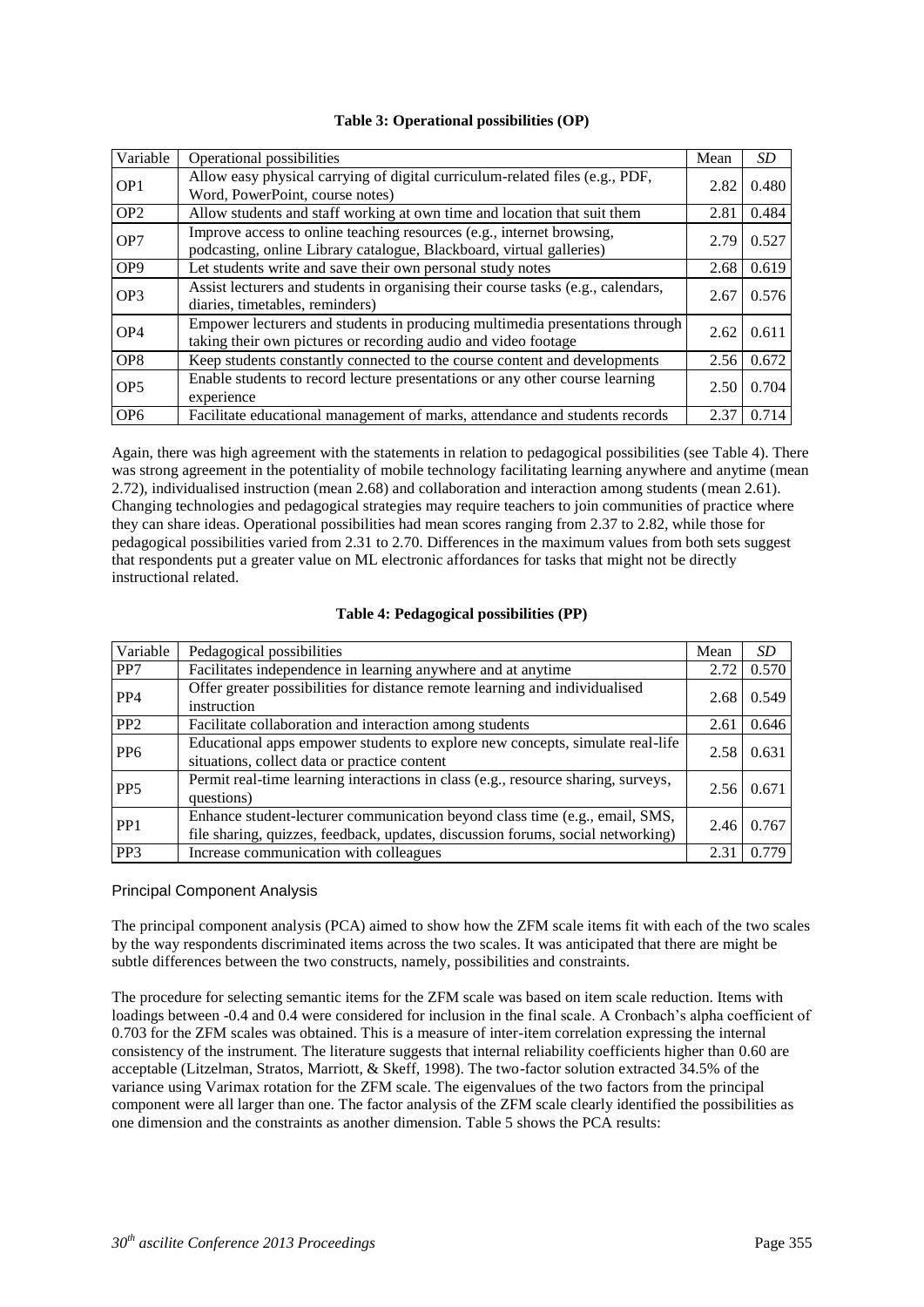| Components      |                 |               |                 |                 |                |  |
|-----------------|-----------------|---------------|-----------------|-----------------|----------------|--|
| Item            | 1               | 2             | Item            | 1               | $\overline{2}$ |  |
|                 | (Possibilities) | (Constraints) |                 | (Possibilities) | (Constraints)  |  |
| OC <sub>1</sub> |                 | 0.459         | OP <sub>8</sub> | 0.735           |                |  |
| OC <sub>2</sub> |                 | 0.556         | OP <sub>9</sub> | 0.523           |                |  |
| OC <sub>3</sub> | $-0.360$        | 0.547         | PC <sub>1</sub> |                 | 0.443          |  |
| OC <sub>4</sub> |                 | 0.540         | PC <sub>2</sub> |                 | 0.449          |  |
| OC <sub>5</sub> |                 | 0.511         | PC <sub>3</sub> |                 | 0.492          |  |
| OC <sub>6</sub> | 0.388           | 0.466         | PC <sub>4</sub> |                 | 0.484          |  |
| OC7             |                 | 0.464         | PC <sub>5</sub> | $-0.341$        | 0.412          |  |
| OC <sub>8</sub> |                 | 0.587         | PC <sub>6</sub> |                 | 0.445          |  |
| OC <sub>9</sub> |                 | 0.528         | PC7             |                 | 0.545          |  |
| OP <sub>1</sub> | 0.341           |               | PP <sub>1</sub> | 0.620           |                |  |
| OP <sub>2</sub> | 0.597           |               | PP <sub>2</sub> | 0.686           |                |  |
| OP3             | 0.606           |               | PP <sub>3</sub> | 0.536           |                |  |
| OP <sub>4</sub> | 0.641           |               | PP <sub>4</sub> | 0.712           |                |  |
| OP <sub>5</sub> | 0.494           |               | PP <sub>5</sub> | 0.727           |                |  |
| OP <sub>6</sub> | 0.522           |               | PP <sub>6</sub> | 0.585           |                |  |
| OP7             | 0.716           |               | PP7             | 0.784           |                |  |

#### **Table 5: Rotated component matrix of ZFM scale**

The only cross-factored item identified was OC6 ("Lack of a mouse and a keyboard makes usability difficult"). A subsequent analysis of the ZFM scale when the OC6 item was deleted yielded an increase of Cronbach's alpha from 0.703 to 0.714 and an increase in the scale variance from 34.5 to 44.7. Hence, it can be safely removed from the scale, although a recommendation could be made to leave the item on the scale as it correctly loads more on the constraints rather than on the possibilities construct. Such loadings might also imply that lack of a mouse and keyboard might be perceived both as an advantage and disadvantage or, in other words, a matter of personal preference difficult to establish statistically. Finally, when each subgroup of the ZFM scale (e.g., OP, OC, PC, PP) was analysed then one dimension was identified, confirming the scale division into possibilities and constraints.

#### Regression Analysis for Sub-Group Averages

An early analysis using stages of adoption as the dependent variable and the remainder of the questionnaire questions as explanatory variables revealed that only significant predictor was the variable 'Access', represented by the questionnaire item *"I have regular access to a smart phone or a tablet"* ( $p = 0.006$ ). In a subsequent regression analysis, average responses were calculated for each of the groups (OC, OP, PC, PP) to be used as potential predictors, along with Access, which is significant. In that model, average OC is significant (p=0.001), average PC could be considered marginal  $(p=0.09)$  and average OP and average PP are not significant, while Access has p<0.001. Average OC has a Beta = -1 meaning that for one unit increase on the subgroup there is a corresponding one unit decrease on the stages scale. Results are shown in Table 6.

| Variable   | Beta     | Std. Error | T        | Sig. | 95% Confidence Interval |             |
|------------|----------|------------|----------|------|-------------------------|-------------|
|            |          |            |          |      | Lower Bound             | Upper Bound |
| Intercept  | 6.152    | 1.274      | 4.830    | .000 | 3.634                   | 8.670       |
| Access     | 1.009    | .268       | 3.769    | .000 | .480                    | 1.538       |
| Average OC | $-1.096$ | .338       | $-3.247$ | .001 | $-1.764$                | $-.429$     |
| Average OP | $-.438$  | .479       | $-916$   | .361 | $-1.384$                | .508        |
| Average PC | $-.557$  | .327       | $-1.704$ | .091 | $-1.203$                | .089        |
| Average PP | .574     | .403       | 1.427    | .156 | $-.221$                 | 1.370       |

#### **Table 6: Multiple regression using sub-group averages**

Dependent Variable: Stage of adoption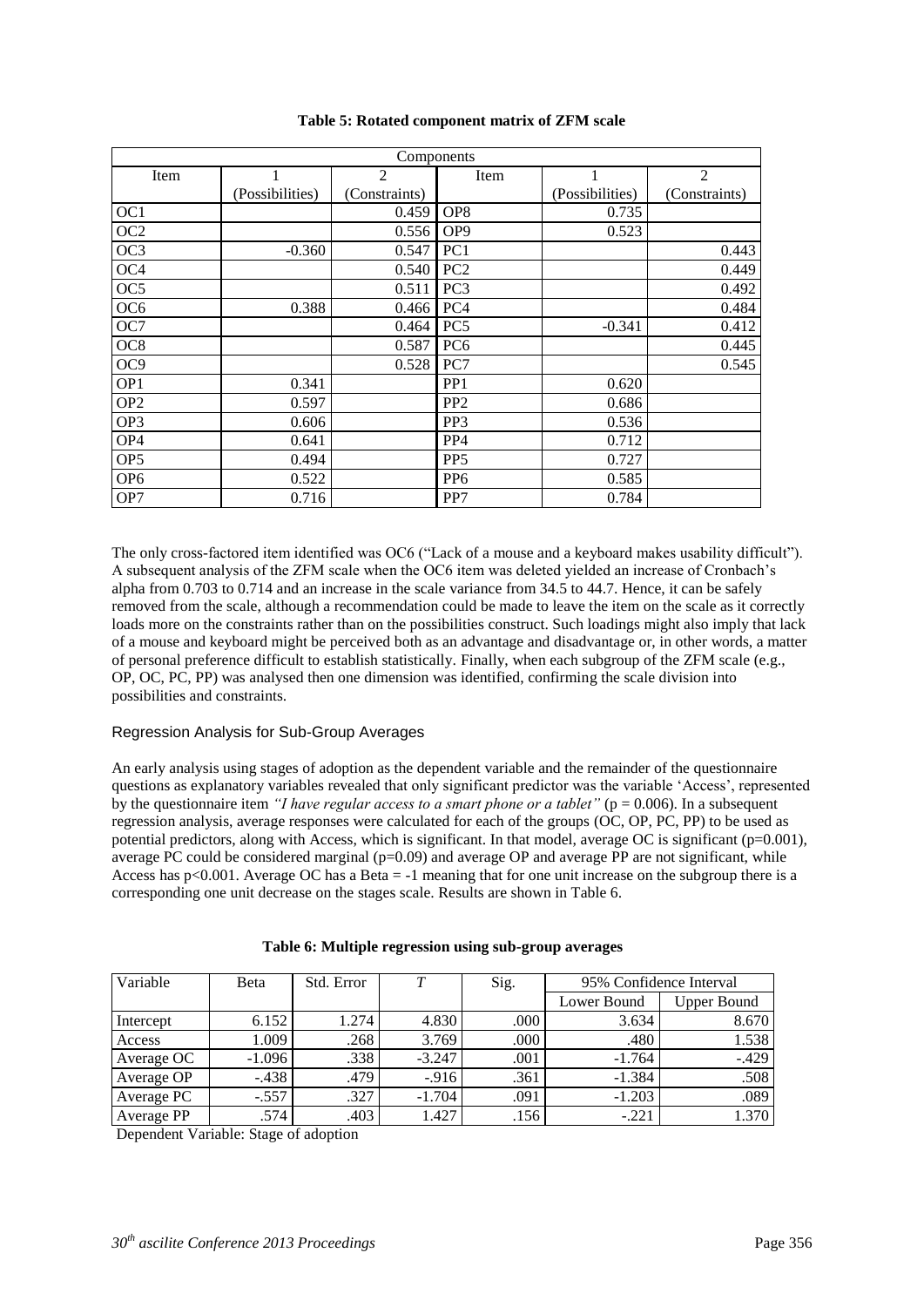#### Stepwise Regression Analysis for ZFM Scale items

At the item level, all questionnaire items were entered into the multiple regression analysis allowing for the selection of significant predictors stepwise. This had the nice outcome that, as well as Access ( $p<0.001$ ), exactly one item was selected as significant from each of the four groups: PC7 ("Lack of time to integrate into course') (p<0.001), OC8 ("Not all students/lecturers have devices") (p=0.004), PP1 ("Enhance student-lecturer communications outside class") (p<0.001) and OP9 ("Students can write and save own notes") (p=0.026). Results are shown on Table 7.

| Variable         | Beta     | Std. Error |          | Sig.  | 95% Confidence Interval |             |
|------------------|----------|------------|----------|-------|-------------------------|-------------|
|                  |          |            |          |       | Lower Bound             | Upper Bound |
| (Constant)       | 4.888    | 0.810      | 6.037    | 0.000 | 3.287                   | 0.6489      |
| Access to Device | 1.031    | 0.256      | 4.025    | 0.000 | 0.524                   | 1.538       |
| PC7              | $-0.543$ | 0.151      | $-3.591$ | 0.000 | $-0.842$                | $-0.244$    |
| OC <sub>8</sub>  | $-0.496$ | 0.170      | $-2.913$ | 0.004 | $-0.833$                | $-0.159$    |
| PP <sub>1</sub>  | 0.576    | 0.143      | 4.023    | 0.000 | 0.293                   | 0.859       |
| OP <sub>9</sub>  | $-0.380$ | 0.169      | $-2.258$ | 0.026 | $-0.714$                | $-0.047$    |

#### **Table 7: Stepwise multiple regression by items**

In general, an increase of one unit on those four opinions would cause about half a unit variation on the stages scale. For three of them the effect will be negative: PC7 ("Lack of time to integrate into course"; Beta = -0.543), OC8 ("Not all students or lecturers have mobile devices or are not in the habit of using them"; Beta = -0.496) and OP9 ("Let students write and save their own personal study notes"; Beta = -0.380). The negative coefficient is unexpected, and will be discussed later. In turn, PP1 ("Enhance student-lecturer communication outside class") will yield a positive effect on the stages of adoption scale.

#### Stages of Adoption

As shown in Table 8, a quarter of respondents indicated that they were in the third stage of adoption of mobile devices: *Understanding and application of the process: I am beginning to understand the process of using mobile devices and can think of specific tasks in which it might be useful. This was also the modal response; the* full range of stages was reported, with lowest frequencies in the two extremes.

#### **Table 8: Response to stages of adoption items**

| Stage                                           | Percent |
|-------------------------------------------------|---------|
| 1. Awareness                                    | 12      |
| 2. Learning the process                         | 19      |
| 3. Understanding and application of the process | 24      |
| 4. Familiarity and confidence                   | 16      |
| 5. Adaptation to other contexts                 | 19      |
| 6. Creative application to other contexts       |         |

# **Discussion**

#### Stage of Adoption of Mobile Learning Technology as Perceived by Academics

At this university, academic staff scored on average at the third of the six points of the ML adoption scale: *Understanding and application of the process: I am beginning to understand the process of using this technology and can think of specific tasks in which it might be useful.* Recommendations are incluced in this study to go beyond the midway point and attain the fourth stage, which is: *Familiarity and confidence: I am gaining a sense of confidence in using the technology for specific tasks. I am starting to feel comfortable using mobile devices.*

#### Academics' Perceptions of their Zone of Free Movement when Adopting Mobile Learning

The descriptive analysis of arithmetic means for the four sub-group ZFM scale provides valuable indications about what academics think as a cohort about each ML possibility and constraint factor. They believe that an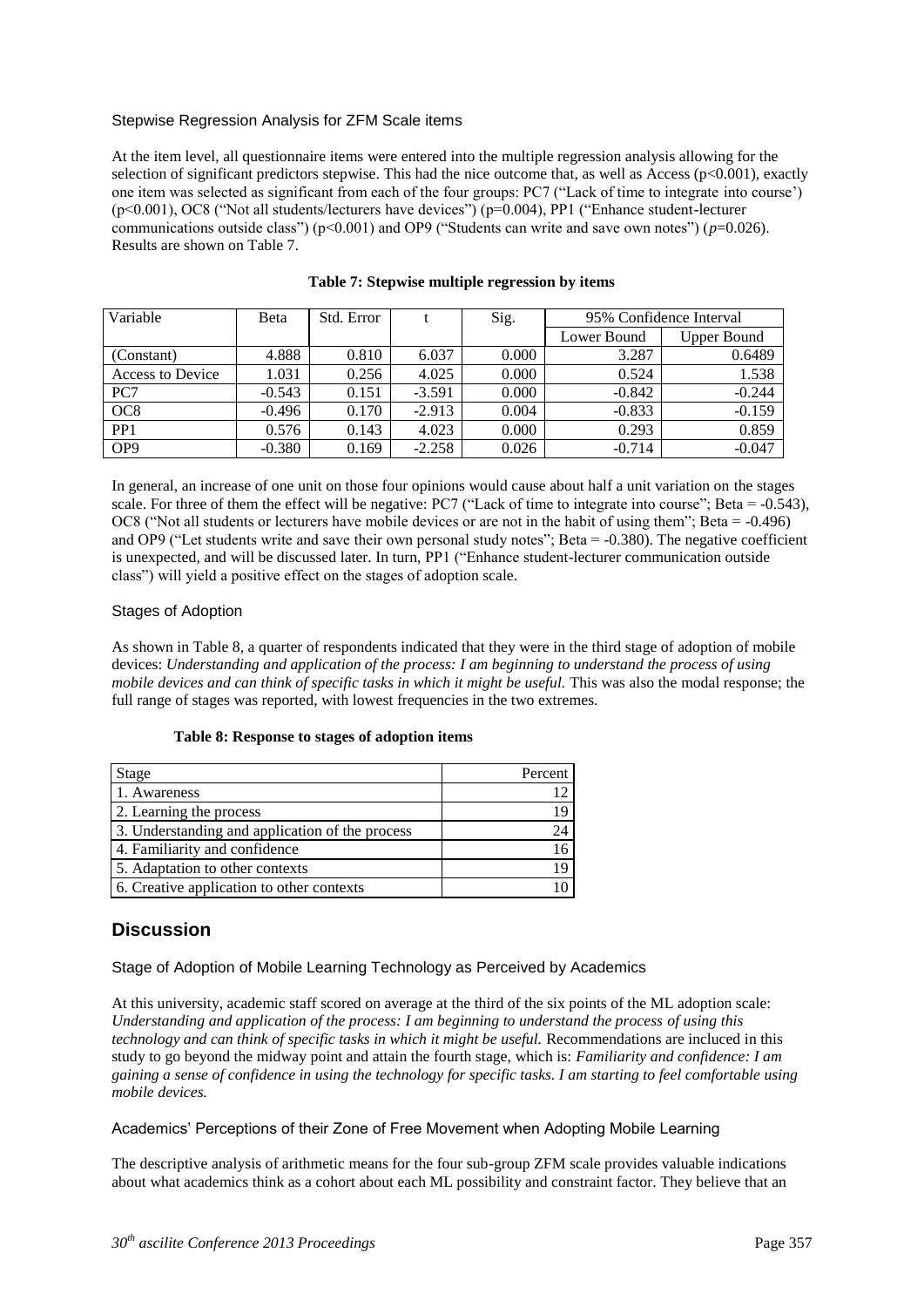efficient Wi-Fi connectivity is paramount to the success of any ML innovation (Melhuish & Falloon, 2010). They are also of the opinion that a major constraint is students' and academics' limited access to mobile devices as well as their limited familiarity with the complex functionalities of technology devices (Schuck, Aubusson, Kearney & Burden, 2012).

Lack of professional development as to how to incorporate technology into content and pedagogy, as reported by the participants in this study, can hinder effective integration, an observation supported by Yang (2012). As with operational and pedagogical possibilities, academics regarded ML devices as vehicles to enhance autonomous learning, to allow ubiquitous course engagement and to promote collaboration beyond university walls (Hamza Hussein & Bassam Nassoura, 2011). Similarly, staff were appreciative of the tools' portable ability to store and access teaching related files. What did not come through very strongly was their concern for using devices to articulate specific learning and teaching activities through touch screen experiences such as educational app or multimedia resource creation, as well as other interactive functionalities like real-time interactions in class, online forums or online quizzes (Kukulska-Hulme & Pettit, 2009).

#### Impact of Differential Variables on ML Stages of Adoption

Interestingly, gender, employment status and number of tablets owned by each School were not found to be significant explanatory variables in regard to stages of adoption. The statistical significance of responses to the item *"I have regular access to a smart phone or a tablet"* tell us how important it is for lecturers to have constant contact with an ML device to develop familiarity and confidence (MacCallum & Jeffrey, 2009). This finding suggests that universities should ideally provide those tools to lecturers for training, on loan or via bulk purchases at competitive prices for staff acquisition.

#### Academics' Perceptions of their Zone of Free Movement and Stages of Adoption

PC7 ("Lack of time to integrate into course") and OC8 ("Not all students or lecturers have mobile devices or are not in the habit of using them") emerged as significant explanatory variables of stages of adoption (Oliver, 2005). These logistics issues appear often in various studies on mobile learning implementation. ML requires lecturers to develop new approaches and resources, adding pressure to their workload and other demands such as research and administration (Ting, 2012). For example, investigating quality educational apps to demonstrate disciplinary concepts requires individual time, as well as time spent liaising with eLearning staff and engaging in a trial-and-error learning exercises (Johnson, Adams Becker, Cummins, Estrada, Freeman, & Ludgate, 2013). Similarly, some staff and students are still using first-generation mobile phones that do not have an Internet display and other more elaborated electronic affordances that can be used pedagogically. Mobile tablets are still out of the reach of students' budgets, limiting their familiarity with the tool.

For the surprising OP9 negative explanatory effect ("Let students write and save their own personal study notes") one would argue that lecturers might think that students writing and saving their own notes was a mixed blessing — such responses might represent lecturers' acknowledgement that the word-processing capabilities are underrated as compared to more complex desk/laptop software such as Office Word or Excel (Marmarelli & Ringle, 2011). Lecturers might even think that learning materials are not compatible with mobile formats. It might also be that lecturers feel that students are not paying attention when students look at their ML screens (Barnes, & Herring, 2011).

Operational constraints as a subgroup also had a negative explanatory effect on the stage scale. Interestingly, while 78% of the participants stated that they possessed a smart phone or a mobile tablet, 74% indicated that their schools owned only 0-5 mobile tablets, reflecting a lack of availability of this technology. Only 21% of the participants owned a mobile tablet, with brands varying within a broad range of commercial products, almost half of them being Apple iPad users.

Finally, PP1 – the only positive effect – represented a widely acclaimed feature of ML to improve studentlecturer communication beyond the lecture walls (Khwaileh & Al-Jarrah, 2010). Mobile devices through email, SMS, file sharing, quizzes, feedback, updates, discussion forums and social networking are powerful tools in broadening 24/7 communication channels at a distance between students and lecturers and among students themselves (Bradley & Holley, 2010).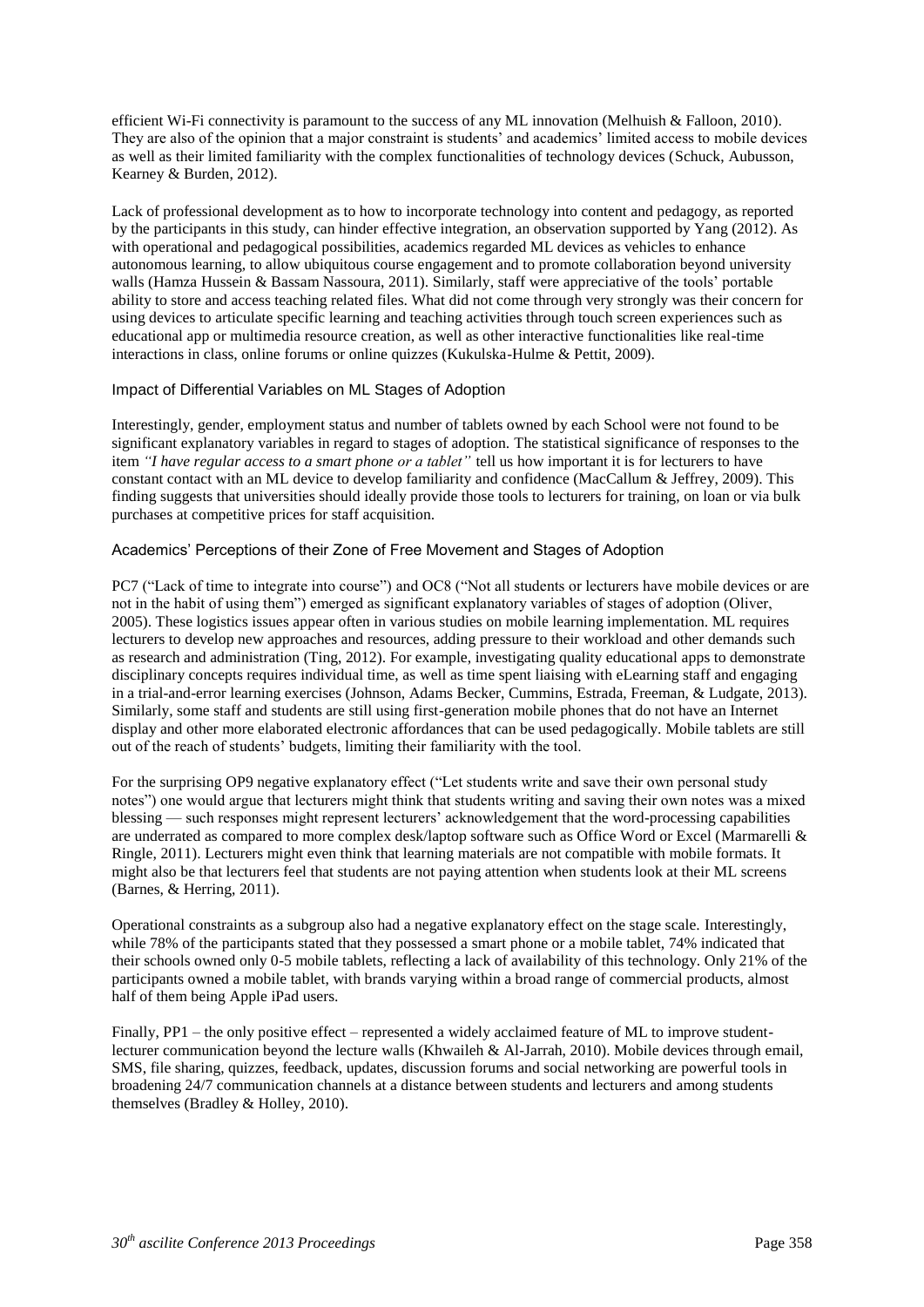# **Conclusion**

In a time when academics and students are increasingly utilising their mobile devices and interfacing them more seamlessly with the University electronic equipment, it is apparent that technology is becoming more integrated with learning and teaching. This is so not only for procedural purposes such as up/downloading resources or emailing but also for curricular and instructional reasons. Such a merging has profound implications for course delivery and the student experience. Academics are gradually required to provide more resources that are in line with the multimedia features of digital resources. To their advantage, these resources incorporating image, audio and animation can be played on students' BYOD devices in their own time and place. Universities are also progressively adapting their mobile digital infrastructure to accommodate students' needs and to facilitate academics' work. The findings of this study are significant because they identify academics' perceptions of a seemingly fluid and complex landscape contextualised within their own zone of free movement. Such data are relevant to guide professional development and policy in order to enhance the student experience.

The conclusions of the present study are valuable to the process of implementing mobile learning in tertiary education from a ZFM perspective. As the university prepares to introduce a new version of Blackboard through mobile technology, this study characterises a broad range of issues contributing to ML implementation during such a transition context. It was thought that such a transition environment would present a unique context for appraising academics' beliefs. In general, respondents to the survey seemed to have seen the benefits and potential of mobile learning technologies but were cautious about implementing them due to a lack of confidence in the infrastructure.

As a result, this study has extended the existing body of literature on implementing mobile learning technology in higher education particularly on methodology and research design. The use of multiple regression analysis provided a statistical avenue to explain the influence of environmental variables on stage of ML adoption, complementing well with descriptive data. The ZFM scale developed in this study is structurally solid and can be used in other higher education institutions that, as part of ongoing implementation processes, would like to appraise their academic staffs' perceptions of possibilities and constraints of ML devices in teaching and learning. Although generalisation is an issue because of the limited response rate of 17% , due to the scale's appropriate internal reliability and the composition of the participant group, the instrument is able to provide meaningful data to other tertiary institutions. Valsiner (1987, 1997) explained that "ZFM is a means to an end, rather than an end in itself" (1987, p. 190). Hence, the evidence generated can be used to reconstruct the ZFM through professional development, challenging academics' misconceptions on ML, enhancing the IT infrastructure and support, providing access to technology and producing creative policies.

Professional development workshops should target both healthy beliefs problems as well as misconceptions about possibilities and constraints in using mobile learning (Li & Walsh, 2010). For example, in order to promote positive attitudinal beliefs to increase level of adoption, inservice could put more emphasis on the communication and associated issues provided by ML devices (Pollara & Broussard, 2011). Similarly, clarification will be needed on the type of functionalities allowing students to directly make and take notes both during lectures or tutorials and in their private study. More importantly, emphasis should be made on training staff in articulating teaching experiences at the discipline level that take into account the dynamic affordances of mobile devices. Also effective would be creation of professional development networks within the university, both formal and informal, to share ideas that will help to alleviate academic workloads and yet integrate mobile learning into course delivery (Schuck et al., 2012). Such activities will certainly enhance the zone of promoted action (ZPA) as described by Valtimer (1987, 1997) and Goos and Bennison (2007, 2008).

Further longitudinal research as to how these opinions evolve during implementation, through professional development, policy-making, technology access and enhanced IT infrastructure, can provide clearer clues on the impact of the explanatory variables. Such prospective research should evaluate the interaction of those variables with instructional, curricular and organisational contexts operating within each discipline.

In general, the study reflected a healthy set of beliefs that need to be harnessed to efficiently implement the use of mobile devices in teaching and learning using the ZFM framework. As an academic stated in the comments section of the questionnaire: "The horse has already bolted. We need to catch it or we'll be out in the paddock without a horse."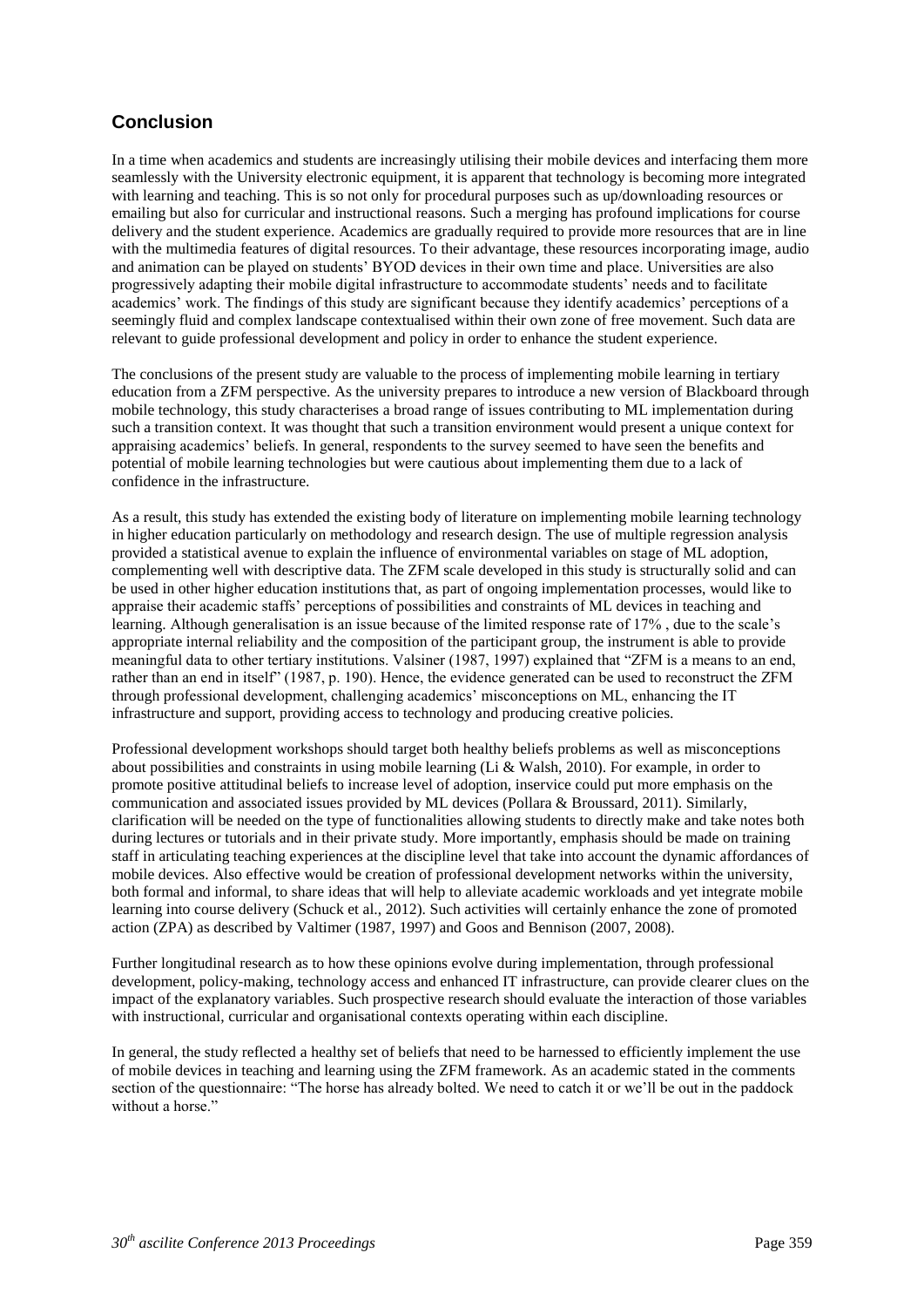## **References**

- Al-Fahad, F. N. (2009). Student's attitudes and perceptions towards the effectiveness of mobile learning in King Saud University, Saudi Arabia. *The Turkish Online Journal of Educational Technology*, *8*(2), 111-119.
- Barnes, J., & Herring, D. (2011, March). Learning their way: Mobile devices in education. In *Society for Information Technology & Teacher Education International Conference* (Vol. 2011, No. 1, pp. 127-129).
- Bradley, C, & Holley, D. (2010). How students in higher education use their mobile phones for learning. In Montebello, M., Camilleri, V., Dingli, A. (Eds), proceedings of *The 9th World Conference on Mobile and Contextual Learning (mLearn2010)*, pp 232-239. University of Malta, Valetta.

Christensen, R. (1997). *Effect of technology integration on the attitudes of teachers and their students.* Doctoral dissertation, University of North Texas. Available at

<http://courseweb.unt.edu/rhondac/research/dissert/index.htm>

Goos, M. E. & Bennison, A. (2007). Technology-enriched teaching of secondary mathematics: Factors influencing innovative practice. In J. Watson and K. Beswick, Proceedings of the 30th Annual Conference of the Mathematics Education Research Group of Australia. *Mathematics: Essential Research, Essential Practice*, Wrest Point Hotel Casino, Hobart, TAS, (315-324). 2-6 July, 2007.

- **Goos, M., & Bennison, A. (2008).** Surveying the technology landscape: Teachers' use of technology in secondary mathematics classrooms. Mathematics Education Research Journal, *20*(3), 102-130.
- Handal, B., Chinnappan, M, & Herrington, T. (2004). *Adopting graphics calculators in NSW.* Proceedings of the *2 nd National Conference on Graphing Calculators* (pp. 29-43). University Sains Malaysia. Available at: <http://math.usm.my/Events/NCGC04Proc/PDF/BorisHandal.pdf>
- Handal, B., Cavanagh, M., Wood, L., & Petocz, P. (2011). Factors leading to the adoption of a learning technology: The case of graphics calculators. *Australasian Journal of Educational Technology, 61(2), 70-75.*
- Handal, B., Groenlund, C., and Gerzina, T. (2011). Academic attitudes amongst educators towards eLearning tools in dental education. International Dental Journal*,* 61(2), 70-75.
- Handal, B., MacNish, J., & Petocz, P. (in press). Implementing mobile learning in tertiary environments: Instructional, curricular and organisational matters. *Education Sciences.*
- Handal, B., El-Khoury, J., Cavanagh, M., & Campbell, C. (2013). *A framework for mobile learning applications in mathematics education*. Proceedings of the Australian Conference on Science and Mathematics Education (The 19th UniServe Science Conference). Canberra: Institute for Innovation in Science and Mathematics Education (IISME).
- Hamza Hussein, A. R. & Bassam Nassuora, A. (2011). Academic attitudes towards the use of mobile phone technologies for knowledge sharing in higher education institutions: An exploratory survey. *American Academic & Scholarly Research Journal (AASRJ)*, *1*(1), 6-9.
- Hwang, G. J., Tsai, C. C., & Yang, Stephen J. H. (2008). Criteria, strategies and research issues of contextaware ubiquitous learning. Educational Technology & Society, 11(2), 81-91.
- Johnson, L., Adams Becker, S., Cummins, M., Estrada, V., Freeman, A., & Ludgate, H. (2013). *NMC Horizon Report: 2013 Higher Education Edition*. Austin, Texas: The New Media Consortium.
- Khwaileh, F. & Al-Jarrah, A. (2010). Graduate students' perceptions toward mobile-learning (M-Learning) at the University of Jordan. *Instructional Technology and Distance learning*, 7(20). Available at: [http://www.itdl.org/Journal/Oct\\_10/article02.htm](http://www.itdl.org/Journal/Oct_10/article02.htm)
- Li, L., & Walsh, S. (2010). Technology uptake in Chinese EFL classes, *Language teaching research*, 15(1), pp. 99-125.
- Litzelman, D. K., Stratos, G. A., Marriott, D. J., & Skeff, K. M. (1998). Factorial validation of a widely disseminated educational framework for evaluating clinical teachers. *Academic Medicine,* 73(6), 688.

MacCallum, K., & Jeffrey, L. (2009). Identifying discriminating variables that determine mobile learning adoption by educators: An initial study. *Same places, different spaces. Proceedings ascilite Auckland 2009*.

Marmarelli, T., & Ringle, M. (2011). The Reed College iPad study. *Portland, Oregon, USA: The Reed Institute*.

- Melhuish, K. & Falloon, G. (2010). Looking to the future: M-learning with the iPad. *Computers in New Zealand Schools: Learning, Leading, Technology*, *22*(3).
- Moron-Garcıa, S. (2002). *Using virtual learning environments: Lecturers' conceptions of teaching and the move to student-centred learning.* Proceedings of the International Conference on Computers in Education (ICCE'02). The UK Open University. Available from: [http://ieeexplore.ieee.org/stamp/stamp.jsp?arnumber=](http://ieeexplore.ieee.org/stamp/stamp.jsp?arnumber) 01186313.
- Mostakhdemin-Hosseini, A. & Tuimala, J. (2005). *Mobile learning framework*. Proceedings IADIS International Conference Mobile Learning 2005, Malta, pp 203-207.

Muijs, D. (2010). *Doing quantitative research in education with SPSS*. UK: Sage Publications Ltd.

Newhouse P. (1998). The impact of portable computers on classroom learning environments. *Australian Journal of Educational Computers*, 13, 5-11.